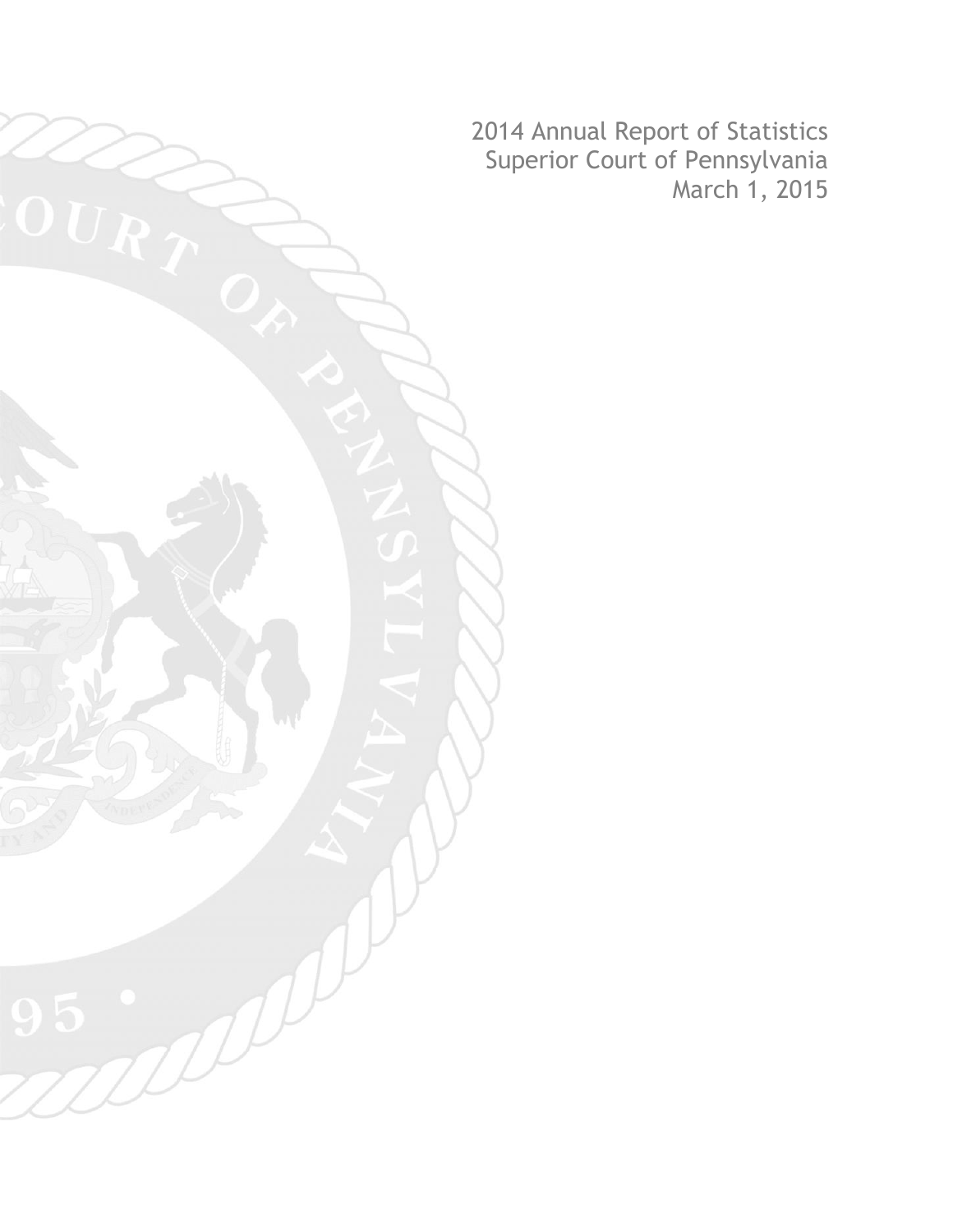

#### Superior Court of Pennsylvania 2014



#### **Judges of the Superior Court**

President Judge Susan Peikes Gantman President Judge Emeritus Kate Ford Elliott President Judge Emeritus John T. Bender Judge Mary Jane Bowes Judge Jack A. Panella Judge Christine L. Donohue Judge Jacqueline O. Shogan Judge Cheryl Lynn Allen Judge Anne E. Lazarus Judge Sallie Updyke Mundy Judge Judith Ference Olson Judge Paula Francisco Ott Judge David N. Wecht Judge Victor P. Stabile Judge Patricia H. Jenkins Judge John L. Musmanno Judge James J. Fitzgerald, III Judge William H. Platt Judge Eugene B. Strassburger, III

#### **Department Heads**

David A. Szewczak, Esquire Executive Administrator Joseph D. Seletyn, Esquire Prothonotary Philip Yoon, Esquire Chief Staff Attorney Robert M. Levine, Esquire Reporter Peter F. Johnson, Esquire Legal Systems Coordinator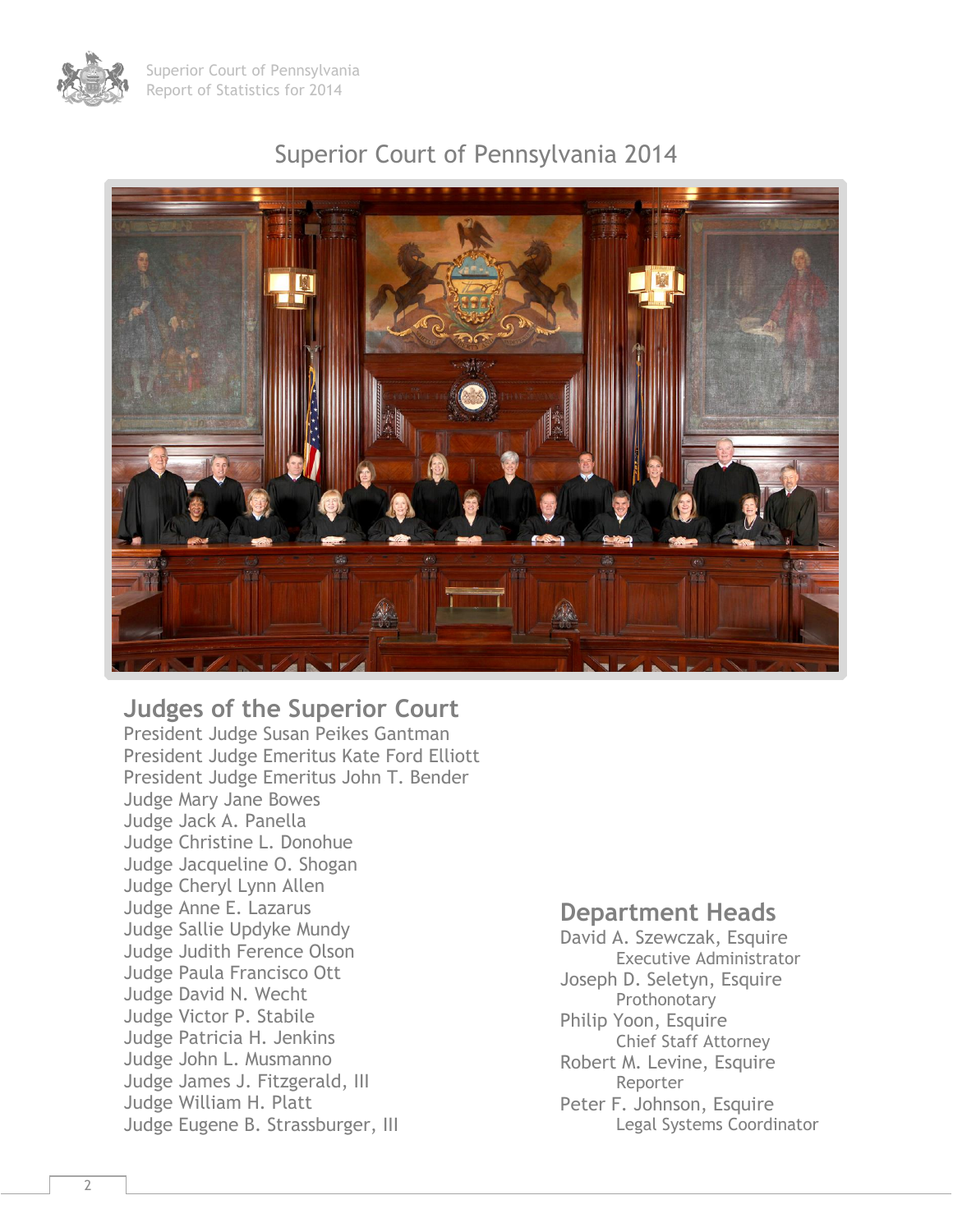



|         | Civil | Criminal | Total l |
|---------|-------|----------|---------|
| Eastern | 1,426 | 2,186    | 3,612   |
| Middle  | 767   | 1,436    | 2,203   |
| Western | 843   | 1,253    | 2,096   |
| Total   | 3,036 | 4,875    | 7,911   |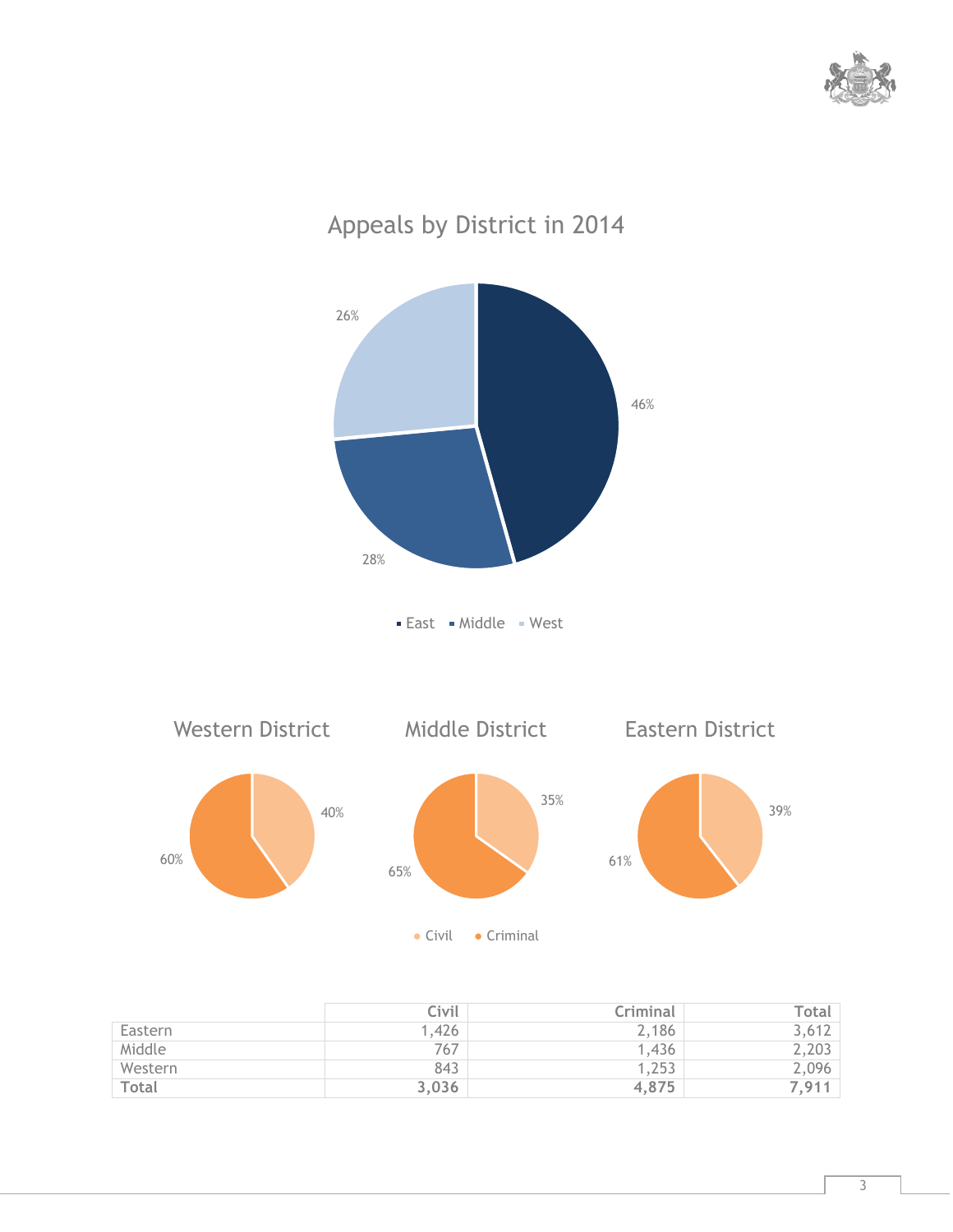

| $\blacksquare$ Civil | $\blacksquare$ Criminal |
|----------------------|-------------------------|
|----------------------|-------------------------|

|                                | 2008  | 2009  | 2010  | 2011  | 2012  | 2013  | 2014  |
|--------------------------------|-------|-------|-------|-------|-------|-------|-------|
| Civil Appeals Pending 1/1      | 2,081 | 2,352 | 2,251 | 1,883 | 1,746 | 1,795 | 1,844 |
| Criminal Appeals Pending 1/1   | 4,206 | 4,461 | 4,410 | 3,967 | 3,840 | 4,020 | 4,133 |
| <b>Total</b>                   | 6,287 | 6,813 | 6,661 | 5,850 | 5,586 | 5,815 | 5,977 |
|                                |       |       |       |       |       |       |       |
| Civil Appeals Pending 12/31    | 2,352 | 2,251 | 1,883 | 1,746 | 1,795 | 1,844 | 1,778 |
| Criminal Appeals Pending 12/31 | 4,461 | 4,410 | 3,967 | 3,840 | 4,020 | 4,133 | 3,945 |
| <b>Total</b>                   | 6,813 | 6,661 | 5,850 | 5,586 | 5,815 | 5,977 | 5,723 |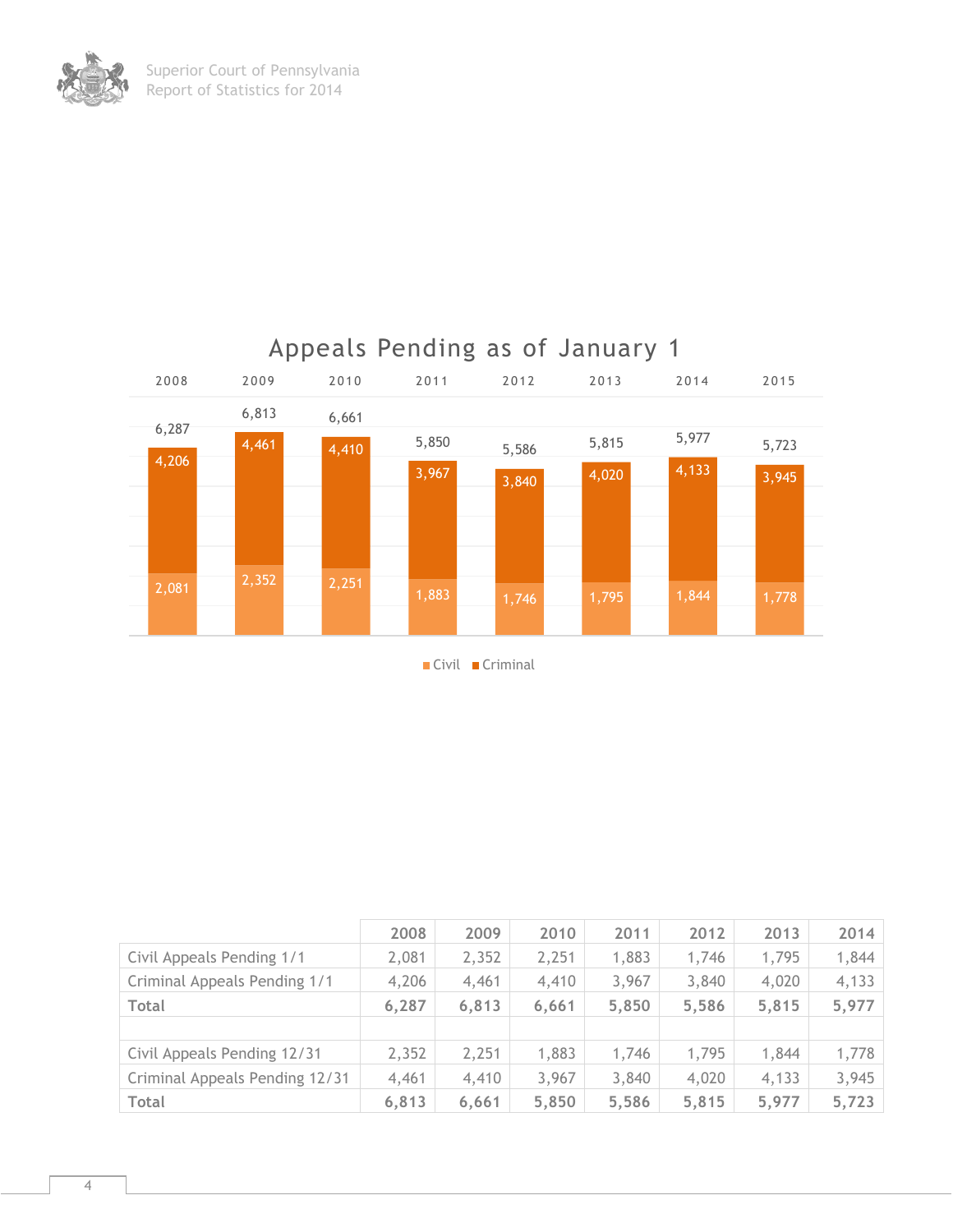



|  |  | <b>Appeals Filed and Concluded</b> |
|--|--|------------------------------------|

|                            | 2008   | 2009  | 2010  | 2011  | 2012   | 2013   | 2014  |
|----------------------------|--------|-------|-------|-------|--------|--------|-------|
| Civil Appeals Filed        | 3,248  | 3,302 | 3,100 | 3,133 | 3,063  | 3,118  | 3,036 |
| Criminal Appeals Filed     | 4,738  | 4,867 | 4,550 | 4,542 | 4,744  | 4,851  | 4,875 |
| <b>Total</b>               | 7,986  | 8,169 | 7,650 | 7,675 | 7,807  | 7,969  | 7,911 |
|                            |        |       |       |       |        |        |       |
| Civil Appeals Concluded    | 2,977  | 3,403 | 3,468 | 3,270 | 3,014  | 3,069  | 3,102 |
| Criminal Appeals Concluded | 4,483  | 4,918 | 4,993 | 4,669 | 4,564  | 4,738  | 5,063 |
| <b>Total</b>               | 7,460  | 8,321 | 8,461 | 7,939 | 7,578  | 7,807  | 8,165 |
|                            |        |       |       |       |        |        |       |
| <b>Net</b>                 | $-526$ | 152   | 811   | 264   | $-229$ | $-162$ | 254   |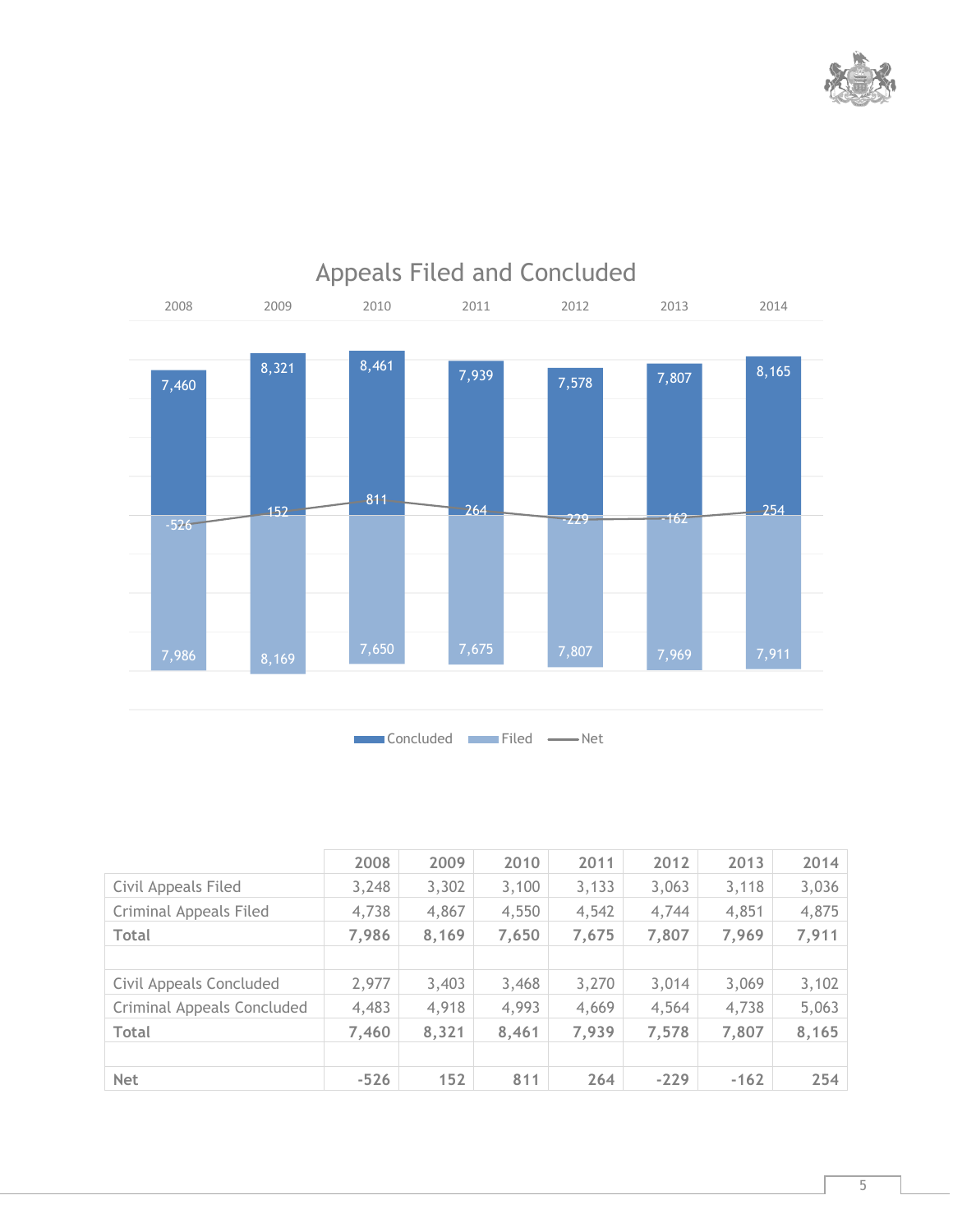



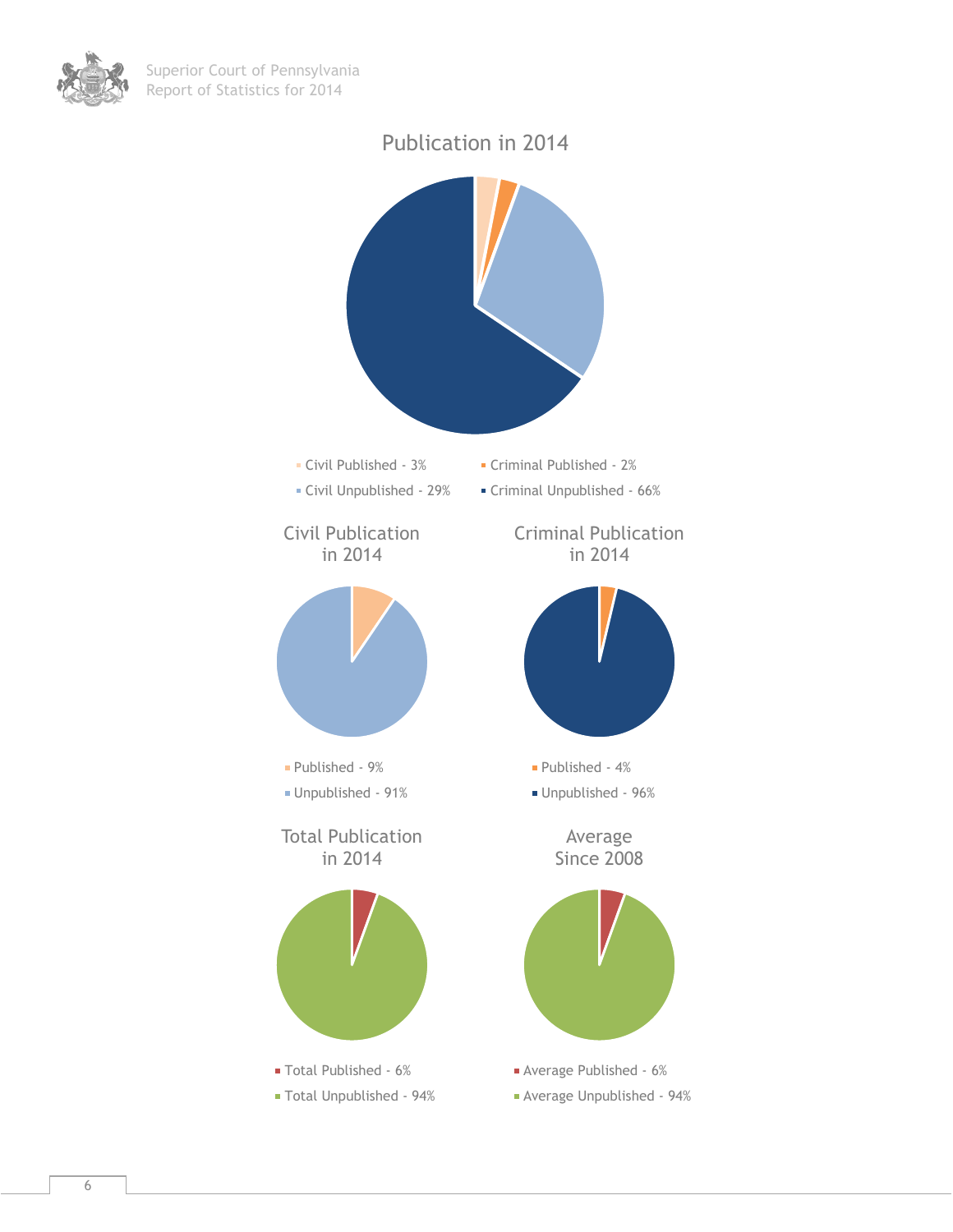



## Share of Published Decisions among Filed Decisions

|                           | 2008  | 2009  | 2010  | 2011  | 2012  | 2013  | 2014  |
|---------------------------|-------|-------|-------|-------|-------|-------|-------|
| Civil Published           | 147   | 144   | 122   | 137   | 138   | 141   | 159   |
| <b>Criminal Published</b> | 150   | 118   | 117   | 141   | 139   | 185   | 132   |
| <b>Total Published</b>    | 297   | 262   | 239   | 278   | 277   | 326   | 291   |
|                           |       |       |       |       |       |       |       |
| Civil Unpublished         | 1,277 | 1,537 | 1,678 | 1,600 | 1,439 | 1,374 | 1,520 |
| Criminal Unpublished      | 3,133 | 3,585 | 3,600 | 3,279 | 3,173 | 3,160 | 3,446 |
| <b>Total Unpublished</b>  | 4,410 | 5,122 | 5,278 | 4,879 | 4,612 | 4,534 | 4,966 |
|                           |       |       |       |       |       |       |       |
| <b>Total Filed</b>        | 4,707 | 5,384 | 5,517 | 5,157 | 4,889 | 4,860 | 5,257 |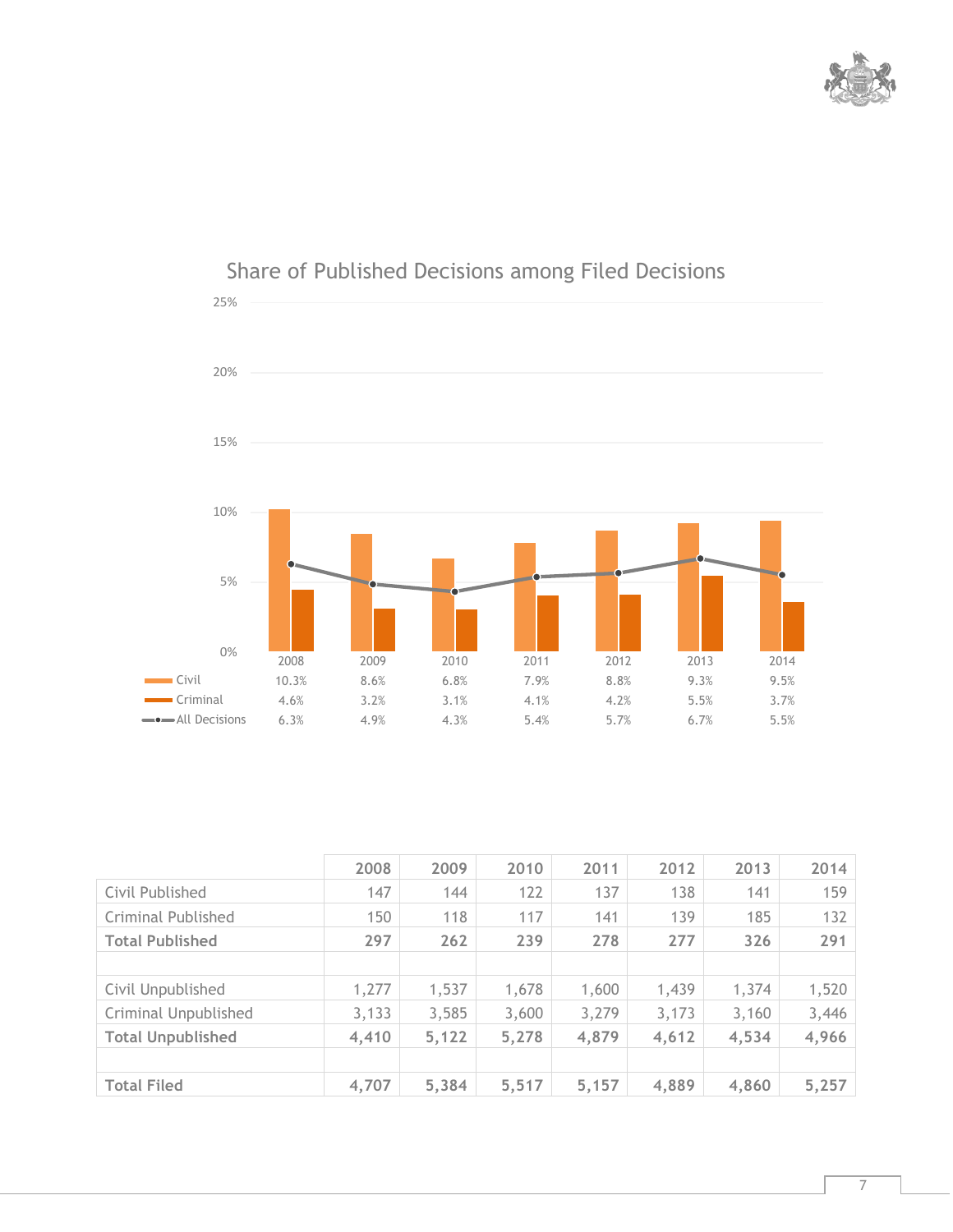

Dispositions by Type in 2014

#### Filed Decision (Civil) 1,477 | 1,956 | 1,992 | 1,908 | 1,707 | 1,667 | 1,823 Filed Decision (Criminal) 3,413 3,877 3,884 3,701 3,584 3,648 3,931 **Filed Decision Total 4,890 5,833 5,876 5,609 5,291 5,315 5,754** Order or Discontinuance (Civil) 1,500 1,447 1,476 1,362 1,307 1,402 1,279 Order or Discontinuance (Crim.) 1,070 1,041 1,109 968 980 1,090 1,132 **Order or Discontinuance Total 2,570 2,488 2,585 2,330 2,287 2,492 2,411 All Dispositions 7,460 8,321 8,461 7,939 7,578 7,807 8,165** 0 1,500 3,000 4,500 6,000 7,500 9,000 2008 2009 2010 2011 2012 2013 2014 **Order or Discontinuance** (Civil) Order or Discontinuance (Criminal) Filed Decision (Civil) Filed Decision (Criminal) **-**• All Dispositions

#### Number of Dispositions by Year

#### 8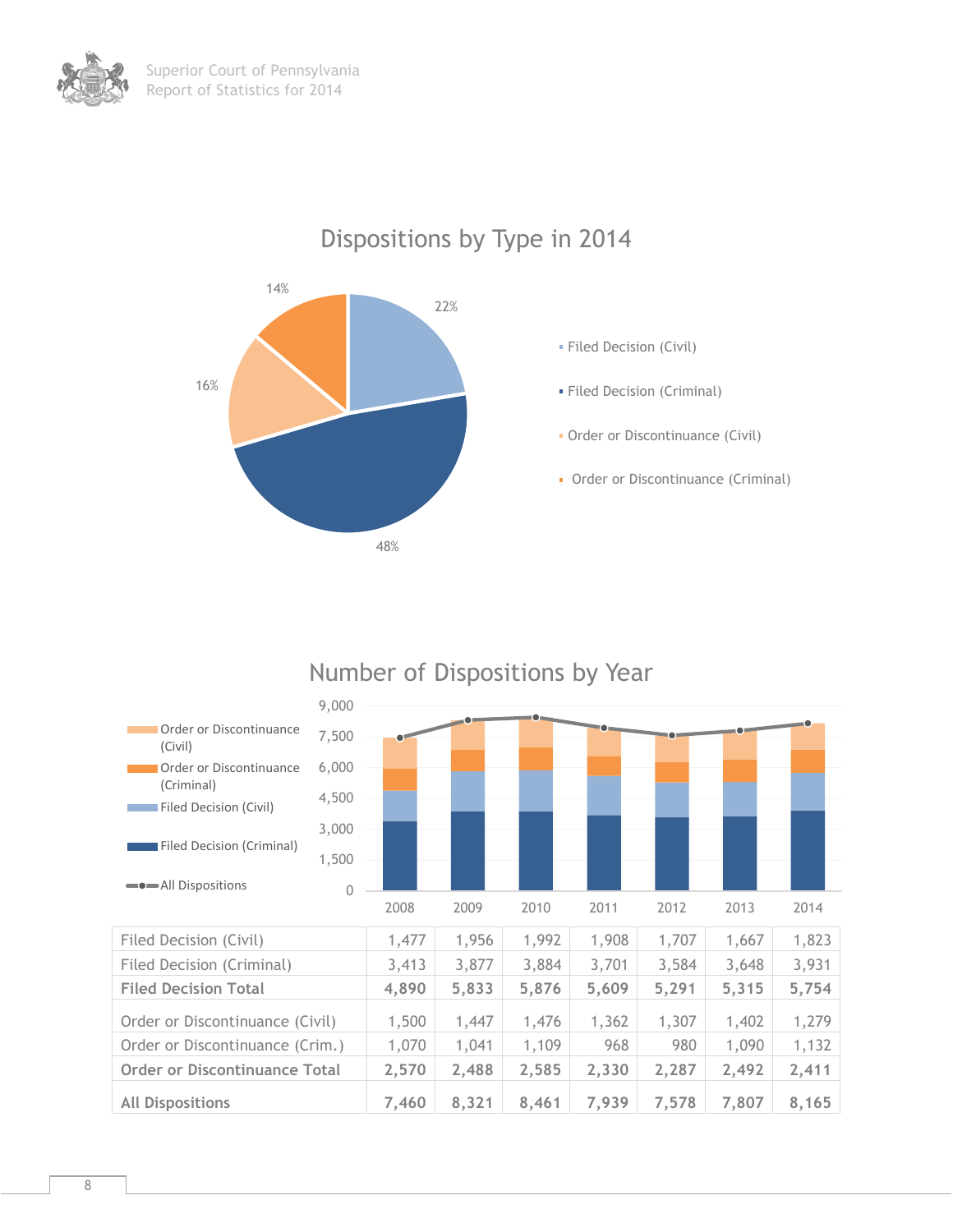

### Median Number of Days to Disposition for Appeals Concluded in 2014

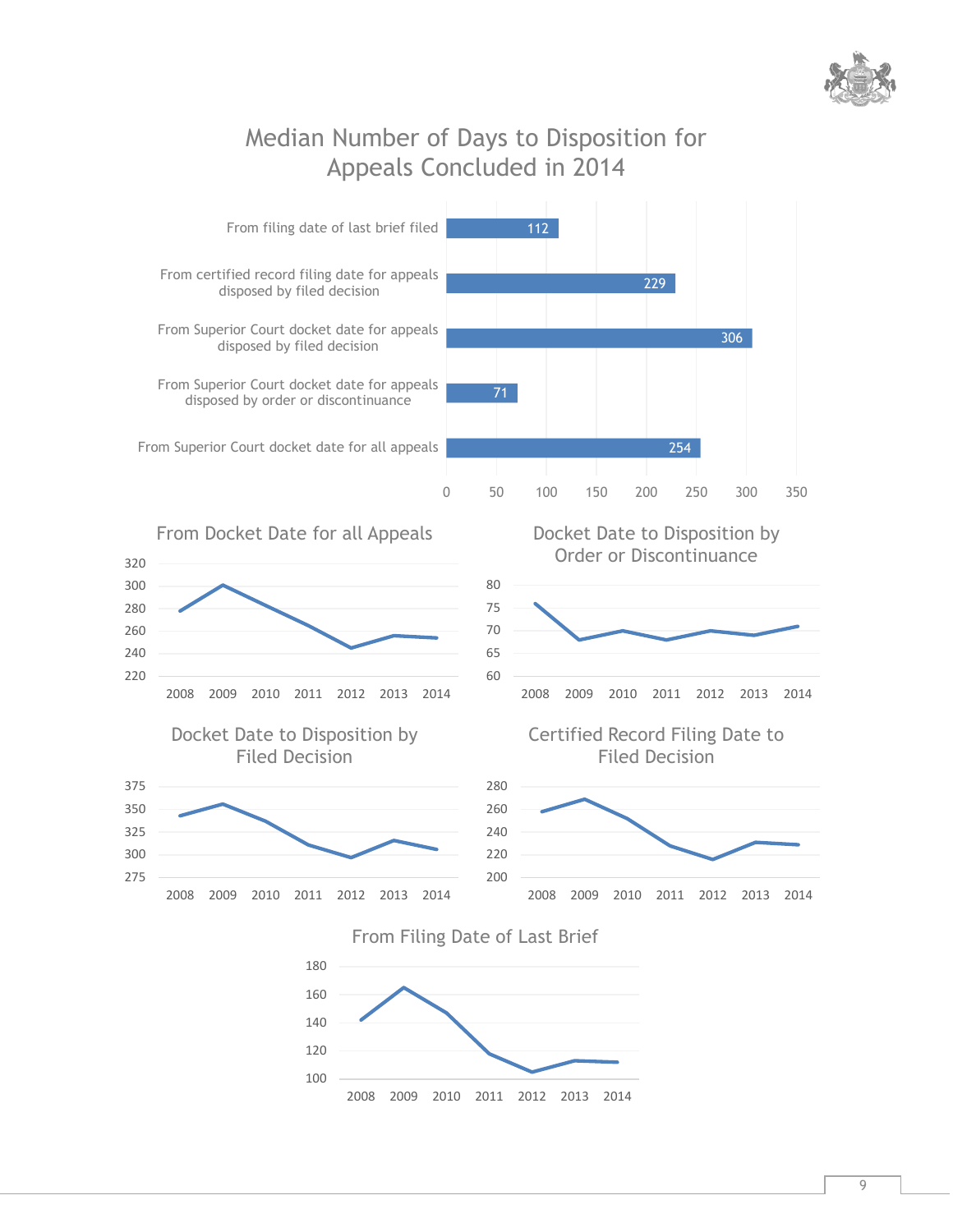

#### Number of Appeals by County

| Adams           | 46  | Clinton    | 28  | Lackawanna     | 115   | Pike         | 49    |
|-----------------|-----|------------|-----|----------------|-------|--------------|-------|
| Allegheny       | 831 | Columbia   | 20  | Lancaster      | 210   | Potter       | 22    |
| Armstrong       | 20  | Crawford   | 40  | Lawrence       | 52    | Schuylkill   | 80    |
| Beaver          | 44  | Cumberland | 93  | Lebanon        | 98    | Snyder       | 15    |
| Bedford         | 28  | Dauphin    | 234 | Lehigh         | 232   | Somerset     | 20    |
| <b>Berks</b>    | 254 | Delaware   | 382 | Luzerne        | 218   | Sullivan     |       |
| Blair           | 62  | <b>Elk</b> |     | Lycoming       | 75    | Susquehanna  | 23    |
| <b>Bradford</b> | 30  | Erie       | 257 | McKean         | 14    | Tioga        | 16    |
| <b>Bucks</b>    | 211 | Fayette    | 129 | Mercer         | 36    | Union        | 20    |
| Butler          | 69  | Forest     | 3   | Mifflin        | 10    | Venango      | 33    |
| Cambria         | 50  | Franklin   | 98  | Monroe         | 135   | Warren       | 24    |
| Cameron         |     | Fulton     | 8   | Montgomery     | 388   | Washington   | 91    |
| Carbon          | 23  | Greene     | 33  | Montour        | 12    | Wavne        | 31    |
| Centre          | 100 | Huntingdon | 40  | Northampton    | 132   | Westmoreland | 103   |
| Chester         | 231 | Indiana    | 20  | Northumberland | 39    | Wyoming      | 6     |
| Clarion         | 26  | Jefferson  | 42  | Perry          | 31    | York         | 278   |
| Clearfield      | 39  | Juniata    | 4   | Philadelphia   | 1,798 | <b>TOTAL</b> | 7,911 |

The total number of appeals filed in the Superior Court last year was 7,911. The most recent population estimate for Pennsylvania is  $12,773,801$  residents.<sup>1</sup> All counties together averaged one appeal to the Superior Court for every 2,280 residents.

 $\overline{a}$ <sup>1</sup> *See* Annual Estimates of the Resident Population: April 1, 2010 to July 1, 2013, U.S. Census Bureau, Population Division, December 2013, http://factfinder.census.gov/ (providing estimates of Pennsylvania county populations, as of July 1, 2013).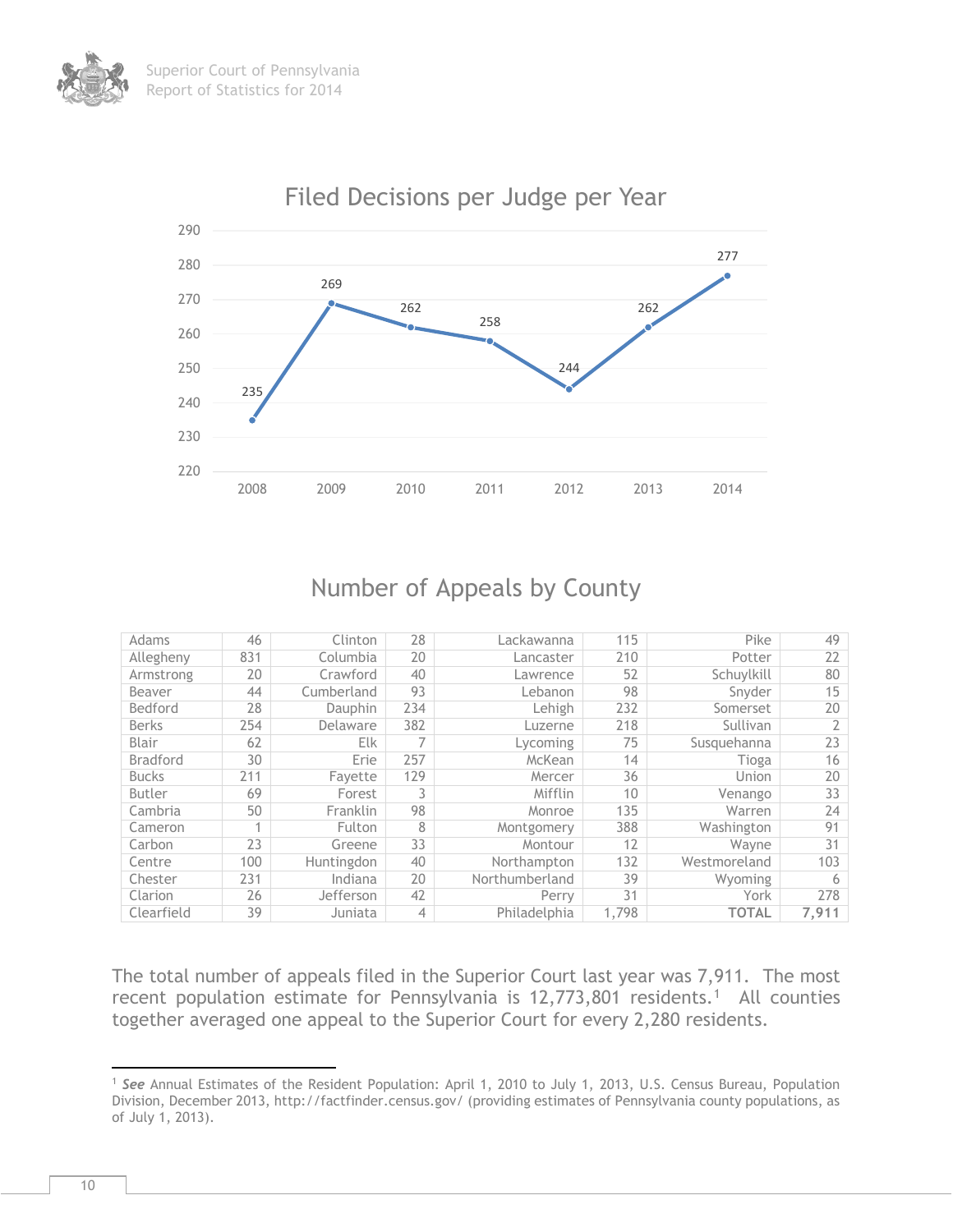



## Superior Court Treatment in Filed Decisions in 2014

| • Affirm in Part Reverse in Part<br>Affirm<br>• Reverse | Quash Dismiss or Transfer |
|---------------------------------------------------------|---------------------------|
|---------------------------------------------------------|---------------------------|

|                                                  | 2008  | 2009           | 2010     | 2011     | 2012           | 2013     | 2014       |
|--------------------------------------------------|-------|----------------|----------|----------|----------------|----------|------------|
| Affirmed (Published)                             | 181   | 156            | 136      | 183      | 180            | 254      | 175        |
| Affirmed (Unpublished)                           | 3,704 | 4,402          | 4,507    | 4,259    | 4,030          | 3,978    | 4,348      |
| <b>Affirm Total</b>                              | 3,885 | 4,558          | 4,643    | 4,442    | 4,210          | 4,232    | 4,523      |
|                                                  |       |                |          |          |                |          |            |
| Reversed (Published)                             | 92    | 120            | 98       | 98       | 102            | 103      | 119        |
| Reversed (Unpublished)                           | 571   | 673            | 646      | 629      | 523            | 521      | 629        |
| <b>Reverse Total</b>                             | 663   | 793            | 744      | 727      | 625            | 624      | 748        |
|                                                  |       |                |          |          |                |          |            |
| Affirmed in Part, Reversed in Part (Published)   | 20    | 22             | 22       | 26       | 23             | 32       | 26         |
| Affirmed in Part, Reversed in Part (Unpublished) | 127   | 204            | 198      | 189      | 160            | 162      | 159        |
| Affirmed in Part, Reversed in Part Total         | 147   | 226            | 220      | 215      | 183            | 194      | 185        |
|                                                  |       |                |          |          |                |          |            |
| Quashed, Dismissed, Transferred (Published)      | 9     | $\overline{4}$ | 4        | 12       | 4              | 9        | 81         |
| Quashed, Dismissed, Transferred (Unpublished)    | 164   | 238            | 257      | 212      | 264            | 249      | 210        |
| Quashed, Dismissed, Transferred Total            | 173   | 242            | 261      | 224      | 268            | 258      | 291        |
|                                                  |       |                |          |          |                |          |            |
| Other (Published)                                | 1     | $\Omega$       | $\Omega$ | $\Omega$ | $\overline{2}$ | $\Omega$ | $\bigcirc$ |
| Other (Unpublished)                              | 21    | 14             | 8        | 1        | 3              | 7        | 7          |
| <b>Other Total</b>                               | 22    | 14             | 8        | 1        | 5              | 7        | 7          |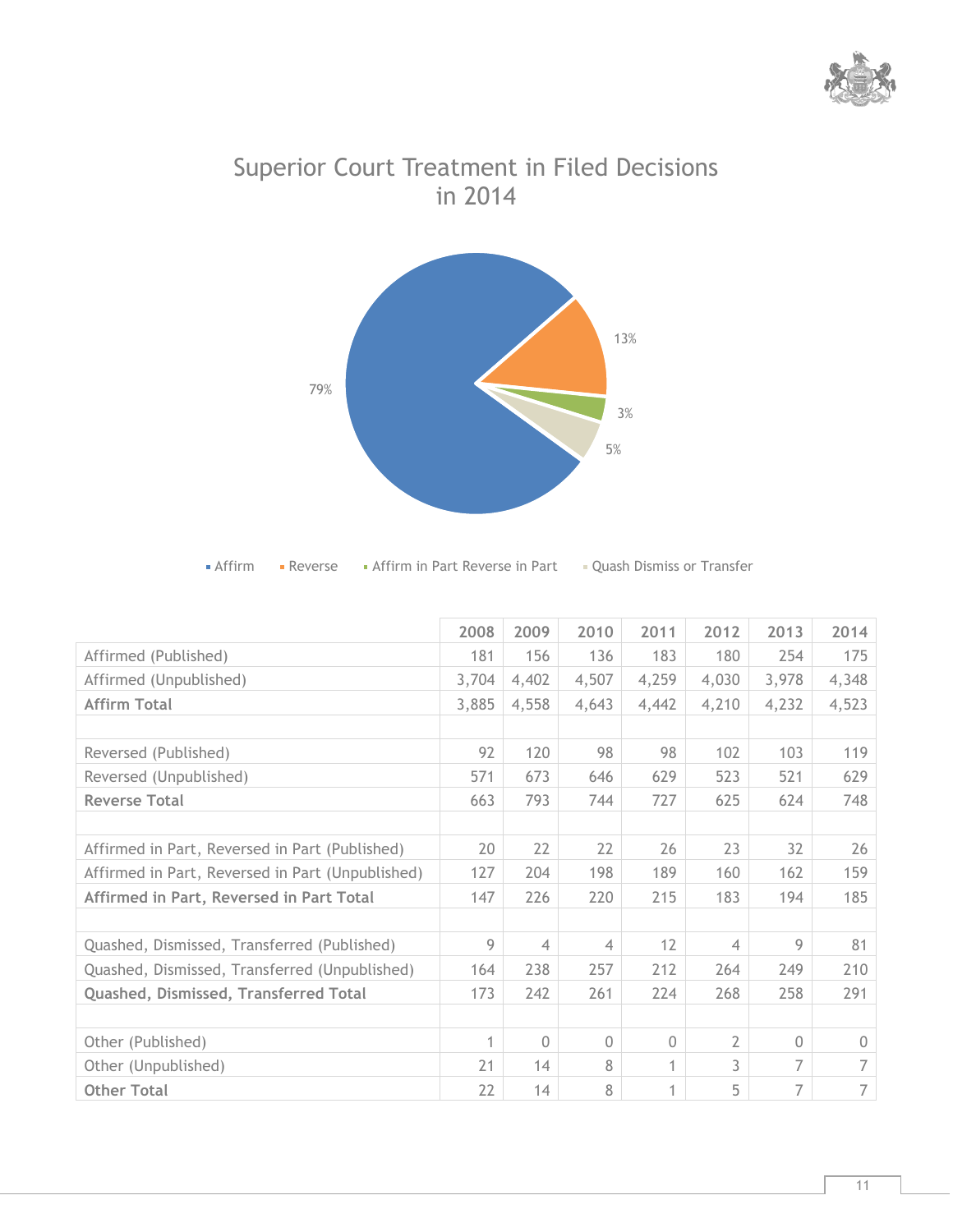



| Treatment                            | Number | Percent |
|--------------------------------------|--------|---------|
| Denied                               | 475    | 86%     |
| <b>Granted Reargument</b>            | 33     | 6%      |
| <b>Granted Panel Reconsideration</b> | 17     | 3%      |
| Untimely or Moot                     | 28     | 5%      |
| Total                                | 553    | 100%    |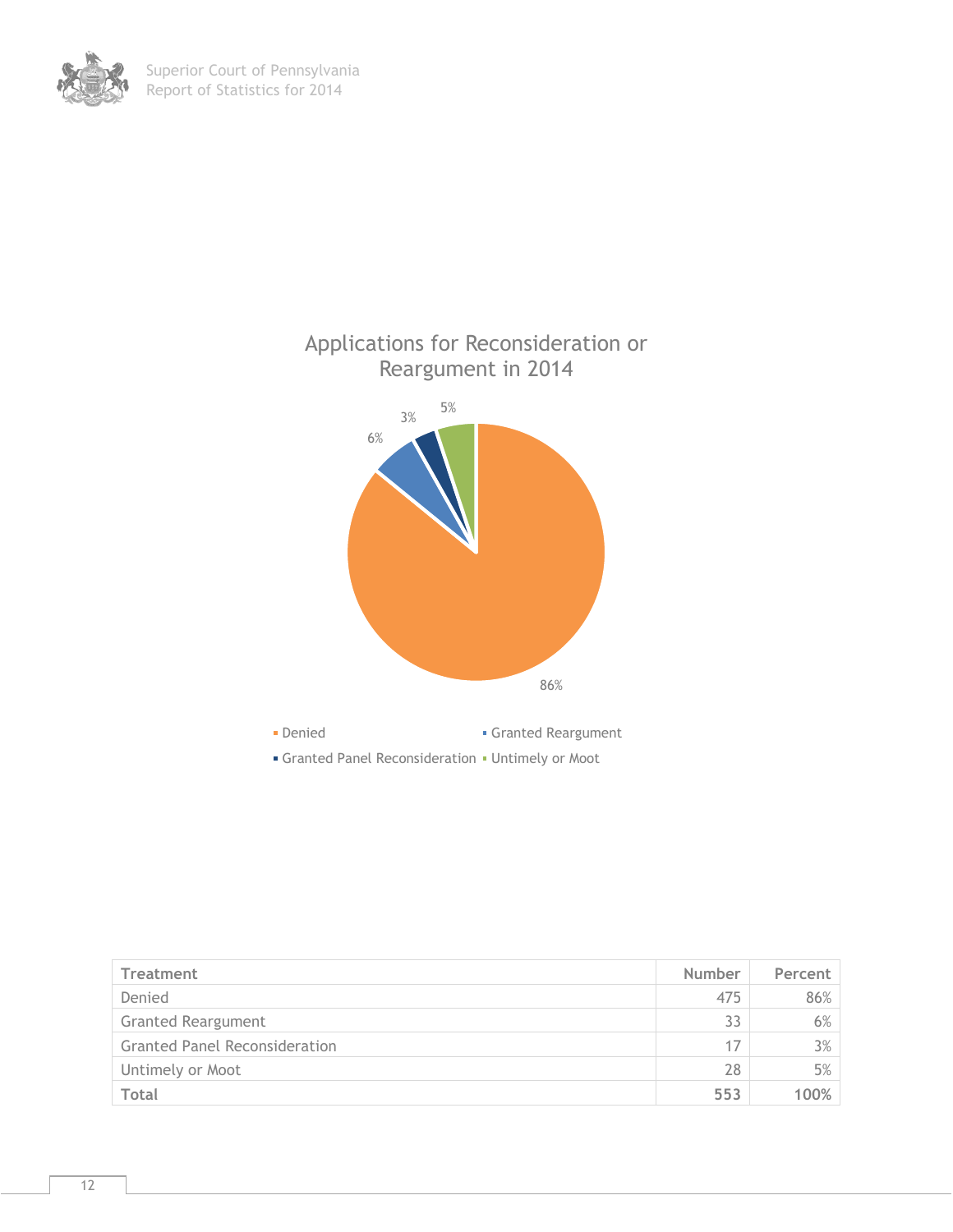



| <b>Petitions for Allowance of Appeal</b> | 2008  | 2009  | 2010  | 2011  | 2012  | 2013  | 2014  |
|------------------------------------------|-------|-------|-------|-------|-------|-------|-------|
| Total                                    | 1,784 | 2,078 | 2,097 | 2,078 | 1,947 | 2,026 | 1,923 |
| Granted                                  | 91    | 51    | 48    | 53    | 42    | 59    | 39    |
| Denied                                   | 1,729 | 1,727 | 1,932 | 2,136 | 1,741 | 1,999 | 1,954 |
| Voided                                   | 8     | 5     | Q     | 6     | 5     | 6     | 5     |
| <b>Other Disposition</b>                 | 24    | 55    | 89    | 103   | 55    | 54    | 93    |
| Open                                     | 823   | 1,003 | 1,187 | 908   | 1,013 | 892   | 632   |

# Supreme Court Treatment of Petitions for Allowance of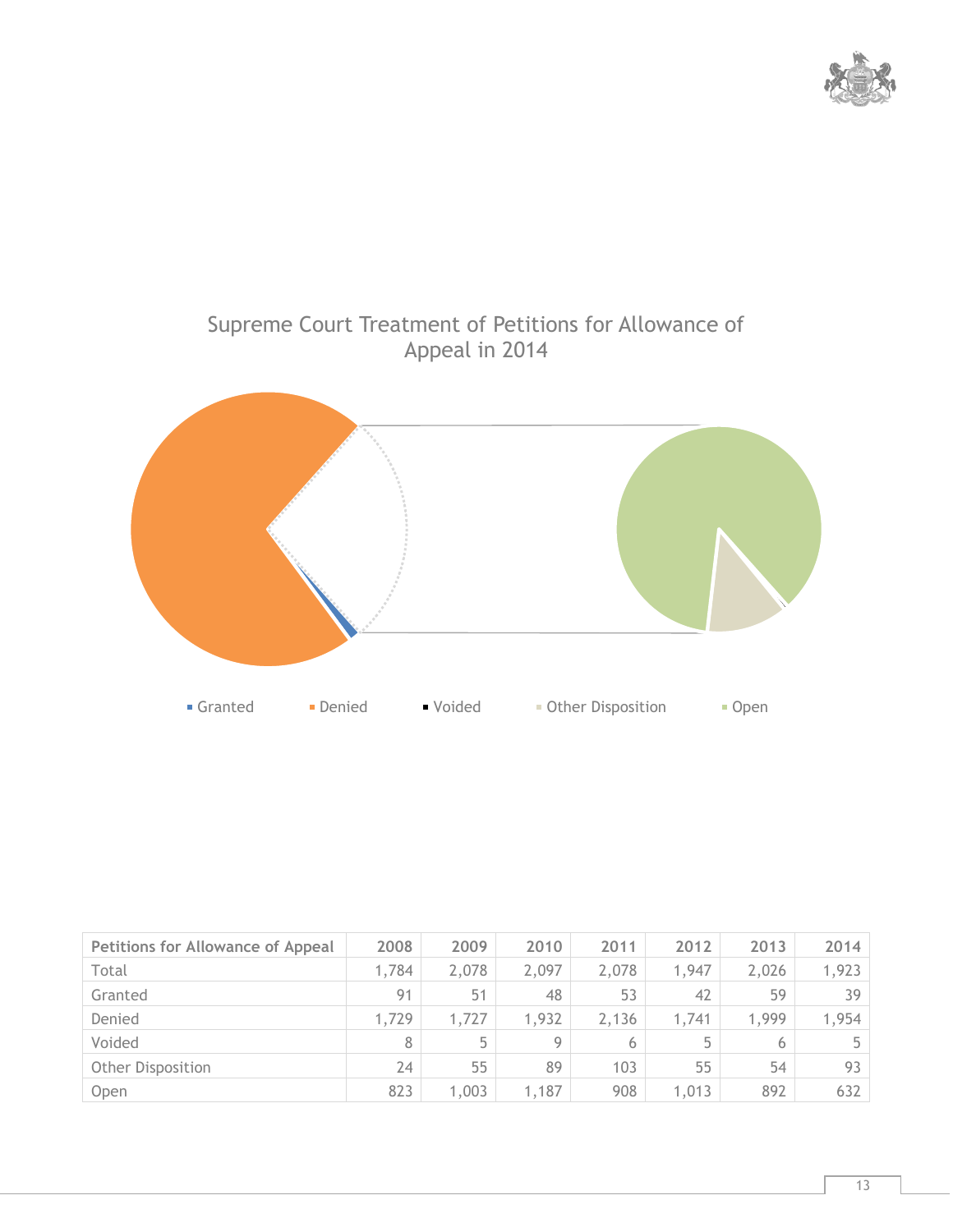

| <b>Disposition</b> | 2008 | 2009  | 2010            | 2011    | 2012 | 2013 | 2014 |
|--------------------|------|-------|-----------------|---------|------|------|------|
| Reversed           | 10   | 28    | 20              | 21<br>∠ | 23   | 28   | 25   |
| Affirmed           | 11   | 35    | 18              | 18      | 27   | 26   | 28   |
| Other*             | 24   | 14    | 10 <sup>°</sup> | 25      | 25   | 22   | 26   |
| Total              | 45   | $- -$ | 48              | 64      | 75   | 76   | 79   |

\*Includes affirmed/reversed, dismissed, improvidently granted, vacated and withdrawn.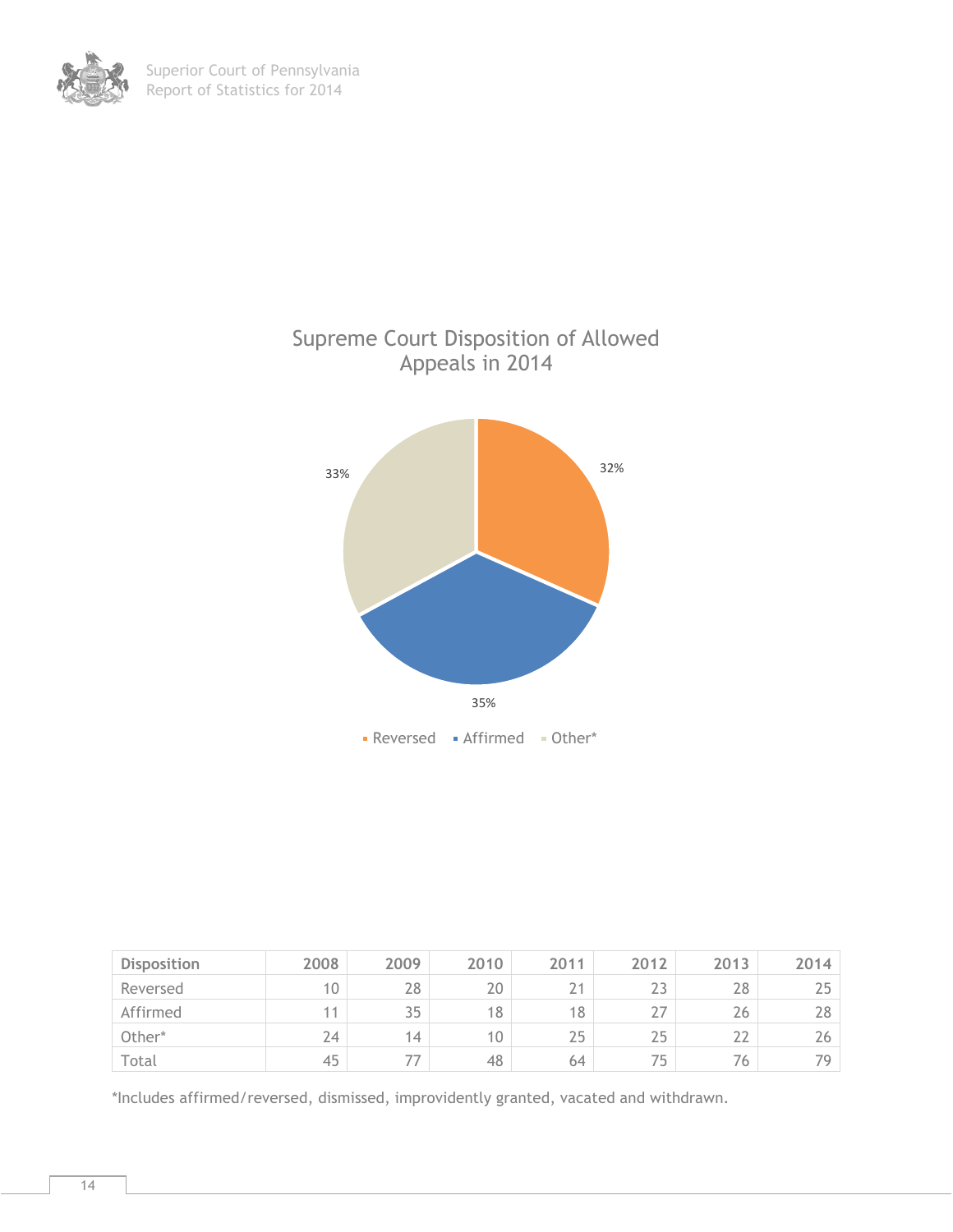

## Composition of Districts



#### Western District ● Pittsburgh

Allegheny, Armstrong, Beaver, Bedford, Blair, Butler, Cambria, Cameron, Clarion, Clearfield, Crawford, Elk, Erie, Fayette, Forest, Greene, Indiana, Jefferson, Lawrence, McKean, Mercer, Potter, Somerset, Venango, Warren, Washington, Westmoreland

Middle District

Harrisburg

Adams, Berks, Bradford, Centre, Clinton, Columbia, Cumberland, Dauphin, Franklin, Fulton, Huntingdon, Juniata, Lackawanna, Lancaster, Lebanon, Luzerne, Lycoming, Mifflin, Montour, Northumberland, Perry, Schuylkill, Snyder, Sullivan, Susquehanna, Tioga, Union, Wyoming, York

Eastern District ● Philadelphia

Bucks, Carbon, Chester, Delaware, Lehigh, Monroe, Montgomery, Northampton, Philadelphia, Pike, Wayne